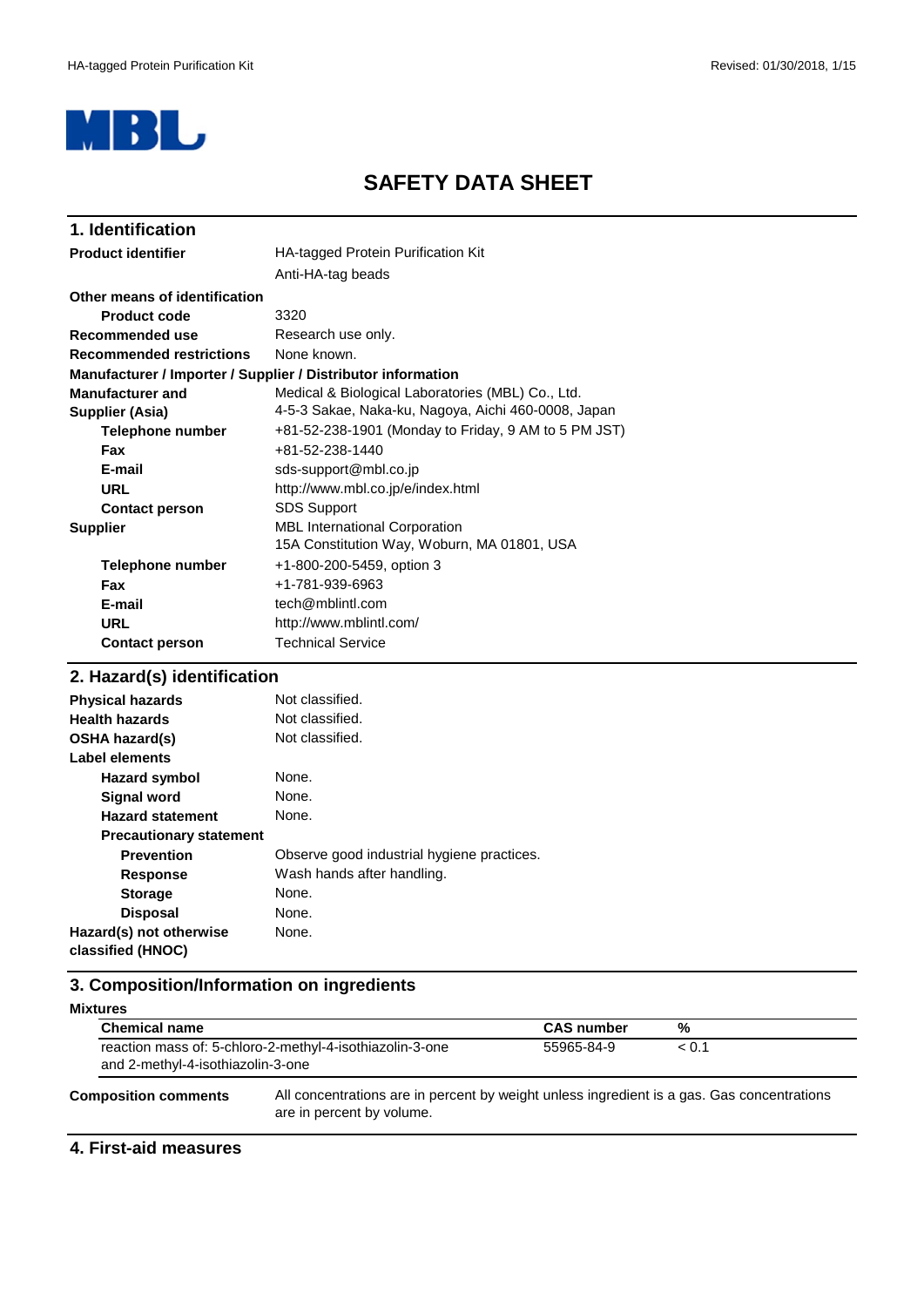| <b>Inhalation</b>                                                            | Under normal conditions of intended use, this material is not expected to be an inhalation<br>hazard.                            |
|------------------------------------------------------------------------------|----------------------------------------------------------------------------------------------------------------------------------|
| <b>Skin contact</b>                                                          | Remove contaminated clothing. Dry skin with paper towel or similar. Get medical attention if<br>irritation develops or persists. |
| Eye contact                                                                  | Rinse immediately with plenty of water, also under the eyelids. Get medical attention if<br>irritation develops or persists.     |
| <b>Ingestion</b>                                                             | Drink plenty of water. Get medical attention if any discomfort occurs.                                                           |
| Most important symptoms/<br>effects, acute and delayed                       | Dry skin.                                                                                                                        |
| Indication of immediate<br>medical attention and special<br>treatment needed | Treat symptomatically.                                                                                                           |
| <b>General information</b>                                                   | Get medical attention if any discomfort develops.                                                                                |

### **5. Fire-fighting measures**

| Suitable extinguishing media                                        | Use fire-extinguishing media appropriate for surrounding materials.                                                                                        |  |
|---------------------------------------------------------------------|------------------------------------------------------------------------------------------------------------------------------------------------------------|--|
| Unsuitable extinguishing<br>media                                   | None known.                                                                                                                                                |  |
| Specific hazards arising from None known.<br>the chemical           |                                                                                                                                                            |  |
| Special protective equipment<br>and precautions for<br>firefighters | Self-contained breathing apparatus, operated in positive pressure mode and full protective<br>clothing must be worn in case of fire.                       |  |
| Fire-fighting equipment/<br><b>instructions</b>                     | Move containers from fire area if you can do that without risk. Use water spray to cool<br>unopened containers. Prevent entry to sewers and public waters. |  |

#### **6. Accidental release measures**

| Personal precautions,<br>protective equipment and<br>emergency procedures                    | Avoid contact with eyes and prolonged skin contact. For personal protection, see Section 8<br>of the SDS.                                                                                                                                      |
|----------------------------------------------------------------------------------------------|------------------------------------------------------------------------------------------------------------------------------------------------------------------------------------------------------------------------------------------------|
| Methods and materials for<br>containment and cleaning up<br><b>Environmental precautions</b> | Absorb spillage with suitable absorbent material. Flush contaminated area thoroughly with<br>water, following removal of the spillage. For waste disposal, see Section 13 of the SDS.<br>Prevent further leakage or spillage if safe to do so. |
| 7. Handling and storage                                                                      |                                                                                                                                                                                                                                                |
| <b>Precautions for safe handling</b>                                                         | Avoid contact with eyes and prolonged skin contact. Wash hands after handling. Observe<br>good industrial hygiene practices.                                                                                                                   |
| Conditions for safe storage,<br>including any                                                | Keep container tightly closed.                                                                                                                                                                                                                 |

## **8. Exposure controls/personal protection**

**incompatibilities**

| Occupational exposure limits   | No exposure limits noted for ingredient(s).                                                             |  |
|--------------------------------|---------------------------------------------------------------------------------------------------------|--|
| <b>Biological limit values</b> | No biological exposure limits noted for the ingredient(s).                                              |  |
| Appropriate engineering        | Ensure adequate ventilation is available, especially in confined areas.                                 |  |
| controls                       |                                                                                                         |  |
|                                | Individual protection measures, such as personal protective equipment                                   |  |
| <b>Eye/face protection</b>     | Risk of splashes: Wear safety glasses with side shields.                                                |  |
| <b>Skin protection</b>         |                                                                                                         |  |
| <b>Hand protection</b>         | Risk of contact: Wear protective gloves. Suitable gloves can be recommended by the glove<br>supplier.   |  |
| Other                          | Wear appropriate clothing to prevent repeated or prolonged skin contact.                                |  |
| <b>Respiratory protection</b>  | Where excessive vapor, mist or dust may result, use NIOSH approved respiratory protection<br>equipment. |  |
| <b>Thermal hazards</b>         | Wear appropriate thermal protective clothing, when necessary.                                           |  |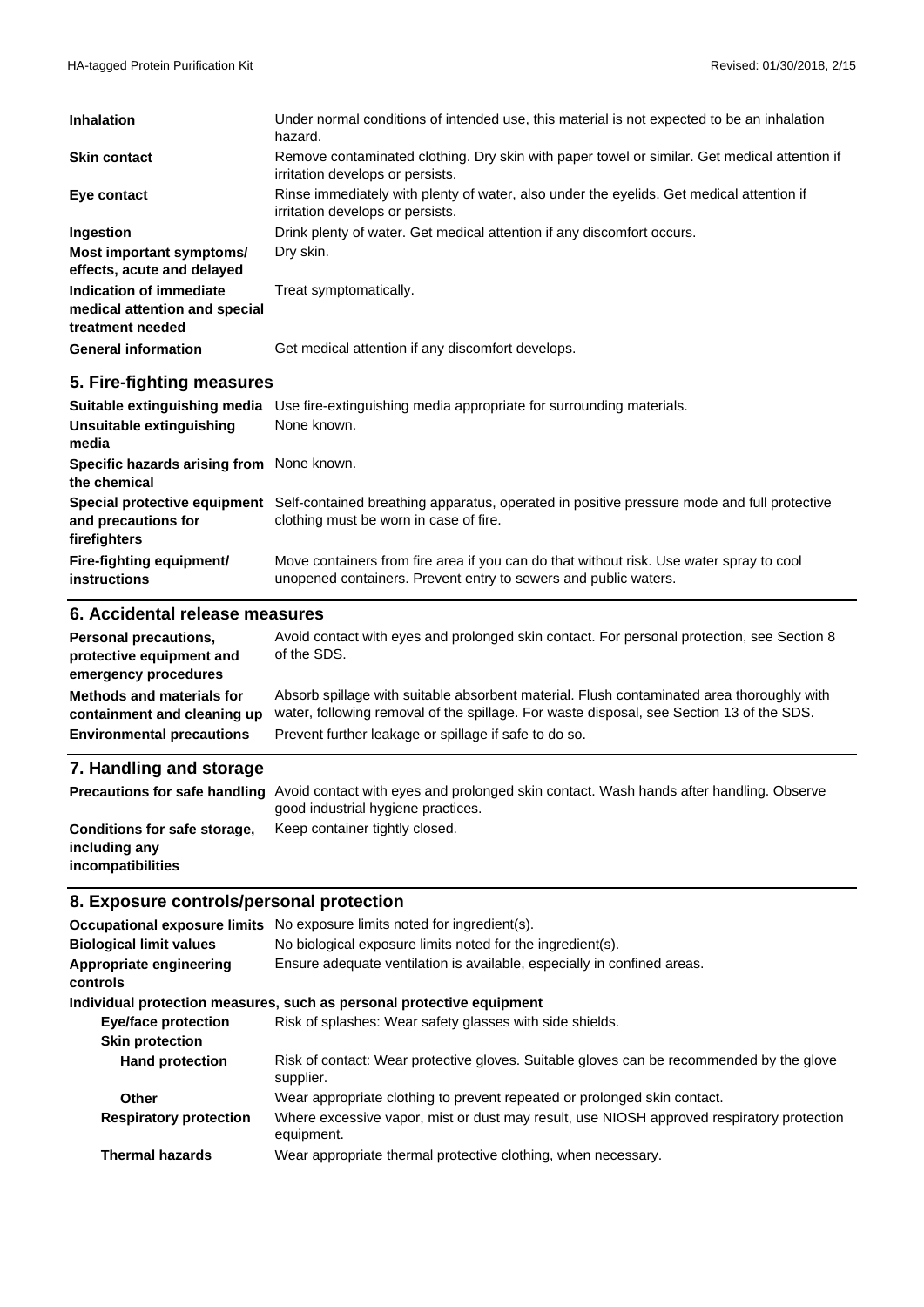#### **General hygiene considerations** Handle in accordance with good industrial hygiene and safety practice. Wash hands after handling. Routinely wash work clothing and protective equipment to remove contaminants.

#### **9. Physical and chemical properties**

| Appearance                                   |                                                                             |  |  |
|----------------------------------------------|-----------------------------------------------------------------------------|--|--|
| <b>Physical state</b>                        | Opaque suspension (50% beads).                                              |  |  |
| <b>Form</b>                                  | Suspension.                                                                 |  |  |
| Color                                        | White (agarose beads). Dark brown (magnetic beads, magnetic agarose beads). |  |  |
| Odor                                         | Odorless.                                                                   |  |  |
| <b>Odor threshold</b>                        | Not available.                                                              |  |  |
| рH                                           | Neutral.                                                                    |  |  |
| <b>Melting point/freezing point</b>          | Not available.                                                              |  |  |
| Initial boiling point and                    | Not available.                                                              |  |  |
| boiling range                                |                                                                             |  |  |
| <b>Flash point</b>                           | Not available.                                                              |  |  |
| <b>Evaporation rate</b>                      | Not available.                                                              |  |  |
| <b>Flammability (solid, gas)</b>             | Not applicable.                                                             |  |  |
| Upper/lower flammability or explosive limits |                                                                             |  |  |
| <b>Flammability limit</b>                    | Not available.                                                              |  |  |
| - lower (%)                                  |                                                                             |  |  |
| <b>Flammability limit</b>                    | Not available.                                                              |  |  |
| - upper $(\%)$                               |                                                                             |  |  |
| Vapor pressure                               | Not available.                                                              |  |  |
| <b>Vapor density</b>                         | Not available.                                                              |  |  |
| <b>Relative density</b>                      | Not available.                                                              |  |  |
| Solubility(ies)                              | Soluble in water.                                                           |  |  |
| <b>Partition coefficient</b>                 | Not available.                                                              |  |  |
| ( <i>n</i> -octanol/water)                   |                                                                             |  |  |
| <b>Auto-ignition temperature</b>             | Not available.                                                              |  |  |
| <b>Decomposition temperature</b>             | Not available.                                                              |  |  |
| <b>Viscosity</b>                             | Not available.                                                              |  |  |
|                                              |                                                                             |  |  |

## **10. Stability and reactivity**

| <b>Reactivity</b>                            | The product is non-reactive under normal conditions of use, storage and transport. |
|----------------------------------------------|------------------------------------------------------------------------------------|
| <b>Chemical stability</b>                    | Stable at normal conditions.                                                       |
| <b>Possibility of hazardous</b><br>reactions | Hazardous polymerization does not occur. Hazardous reactions do not occur.         |
| <b>Conditions to avoid</b>                   | None known.                                                                        |
| Incompatible materials                       | None known.                                                                        |
| <b>Hazardous decomposition</b><br>products   | None known.                                                                        |

#### **11. Toxicological information**

| Information on likely routes of exposure                                           |                                                                                                       |  |  |
|------------------------------------------------------------------------------------|-------------------------------------------------------------------------------------------------------|--|--|
| Ingestion                                                                          | Large quantities: May cause discomfort if swallowed.                                                  |  |  |
| <b>Inhalation</b>                                                                  | Under normal conditions of intended use, this material is not expected to be an inhalation<br>hazard. |  |  |
| <b>Skin contact</b>                                                                | Prolonged contact may cause dryness of the skin.                                                      |  |  |
| Eye contact                                                                        | Direct contact with eyes may cause temporary irritation.                                              |  |  |
| Symptoms related to the<br>physical, chemical and<br>toxicological characteristics | Dry skin.                                                                                             |  |  |
| Information on toxicological effects                                               |                                                                                                       |  |  |
| <b>Acute toxicity</b>                                                              | Large quantities: May cause discomfort if swallowed.                                                  |  |  |
| <b>Skin corrosion/irritation</b>                                                   | May cause mild skin irritation.                                                                       |  |  |
| Serious eye damage/eye                                                             | May cause eye irritation.                                                                             |  |  |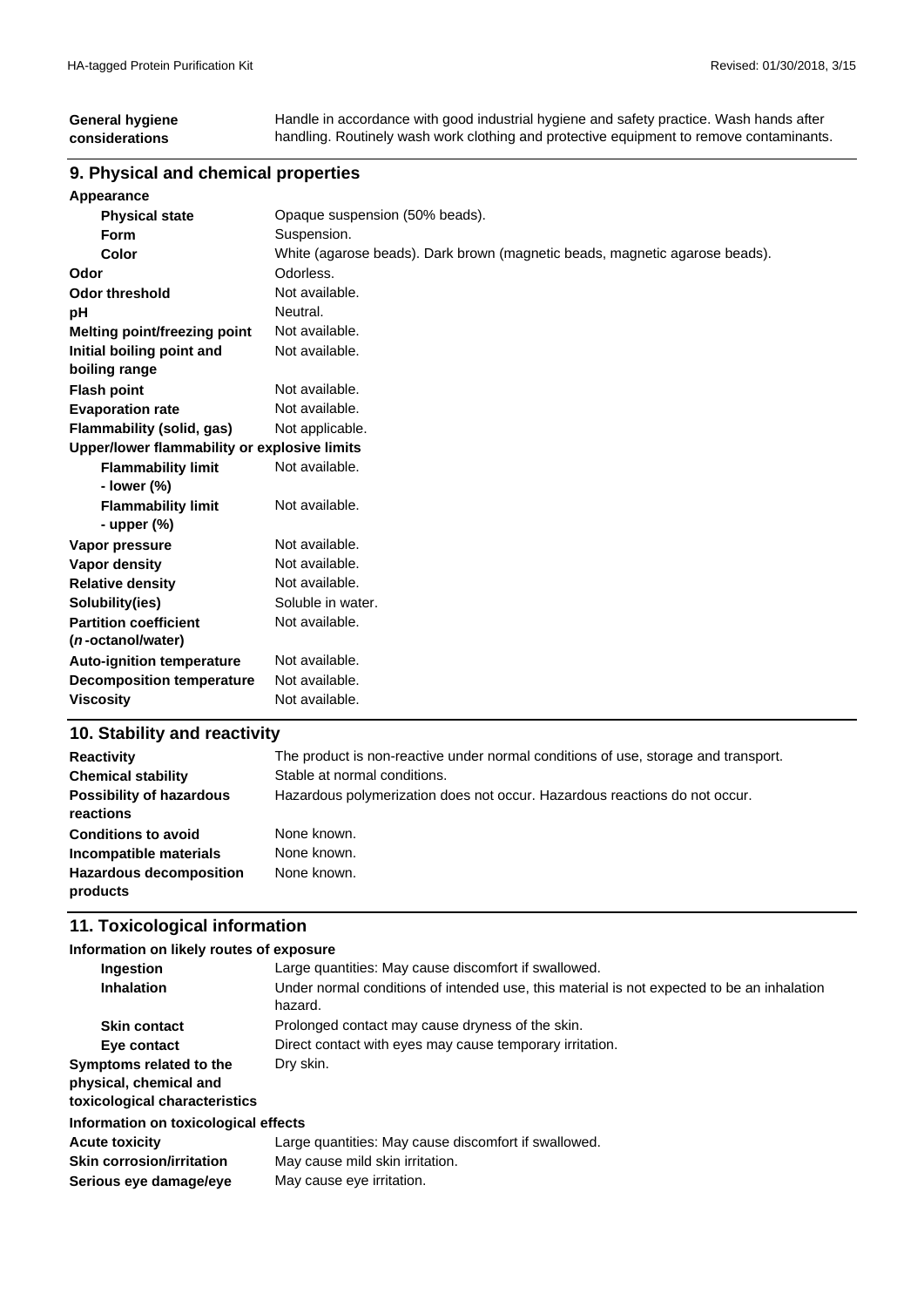| <b>Respiratory sensitization</b>                      | No data available. |
|-------------------------------------------------------|--------------------|
| <b>Skin sensitization</b>                             | No data available. |
| Germ cell mutagenicity                                | No data available. |
| Carcinogenicity                                       | No data available. |
| <b>Reproductive toxicity</b>                          | No data available. |
| Specific target organ toxicity<br>- single exposure   | No data available. |
| Specific target organ toxicity<br>- repeated exposure | No data available. |
| <b>Aspiration hazard</b>                              | No data available. |

### **12. Ecological information**

| <b>Ecotoxicity</b>                                      | The product components are not classified as environmentally hazardous. However, this<br>does not exclude the possibility that large or frequent spills have a harmful or damaging<br>effect on the environment. |
|---------------------------------------------------------|------------------------------------------------------------------------------------------------------------------------------------------------------------------------------------------------------------------|
| <b>Persistence and degradability</b> No data available. |                                                                                                                                                                                                                  |
| <b>Bioaccumulative potential</b>                        | No data available.                                                                                                                                                                                               |
| Mobility in soil                                        | Expected to be highly mobile in soil.                                                                                                                                                                            |
| <b>Mobility in general</b>                              | The product is water soluble and may spread in water systems.                                                                                                                                                    |
| Other adverse effects                                   | No data available.                                                                                                                                                                                               |

### **13. Disposal considerations**

| <b>Disposal instructions</b> | Dispose of in accordance with all applicable regulations. Do not discharge into drains, water |
|------------------------------|-----------------------------------------------------------------------------------------------|
| Local disposal regulations   | Dispose of in accordance with local regulations.                                              |
| Hazardous waste code         | Not regulated.                                                                                |
|                              | Waste from residues / unused Dispose of in accordance with local regulations.                 |
| products                     |                                                                                               |
| Contaminated packaging       | Dispose of in same manner as unused product.                                                  |

### **14. Transport information**

| DOT                                                                            | Not regulated as dangerous goods. |
|--------------------------------------------------------------------------------|-----------------------------------|
| <b>IATA</b>                                                                    | Not regulated as dangerous goods. |
| <b>IMDG</b>                                                                    | Not regulated as dangerous goods. |
| Transport in bulk according<br>to Annex II of MARPOL 73/78<br>and the IBC Code | Not applicable.                   |

## **15. Regulatory information**

| US federal regulations                        | This product is not hazardous according to OSHA 29CFR 1910.1200.<br>All components are on the U.S. EPA TSCA Inventory List. |                                                                                                                    |
|-----------------------------------------------|-----------------------------------------------------------------------------------------------------------------------------|--------------------------------------------------------------------------------------------------------------------|
|                                               | TSCA Section 12(b) Export Notification (40 CFR 707, Subpt. D)                                                               | Not regulated.                                                                                                     |
|                                               | OSHA Specifically Regulated Substances (29 CFR 1910.1001-1050)                                                              | Not listed.                                                                                                        |
|                                               | <b>CERCLA Hazardous Substance List (40 CFR 302.4)</b>                                                                       | Not listed.                                                                                                        |
|                                               | Superfund Amendments and Reauthorization Act of 1986 (SARA)                                                                 |                                                                                                                    |
| <b>Hazard categories</b>                      |                                                                                                                             | Immediate Hazard - No<br>Delayed Hazard - No<br>Fire Hazard - No<br>Pressure Hazard - No<br>Reactivity Hazard - No |
| <b>SARA 302 Extremely hazardous substance</b> |                                                                                                                             | No.                                                                                                                |
| SARA 311/312 Hazardous chemical               |                                                                                                                             | No.                                                                                                                |
| SARA 313 (TRI reporting)                      |                                                                                                                             | Not regulated.                                                                                                     |
| Other federal regulations                     |                                                                                                                             |                                                                                                                    |
|                                               | Clean Air Act (CAA) Section 112 Hazardous Air Pollutants (HAPs) List                                                        | Not regulated.                                                                                                     |
|                                               | Clean Air Act (CAA) Section 112(r) Accidental Release Prevention (40 CFR 68.130)                                            | Not regulated.                                                                                                     |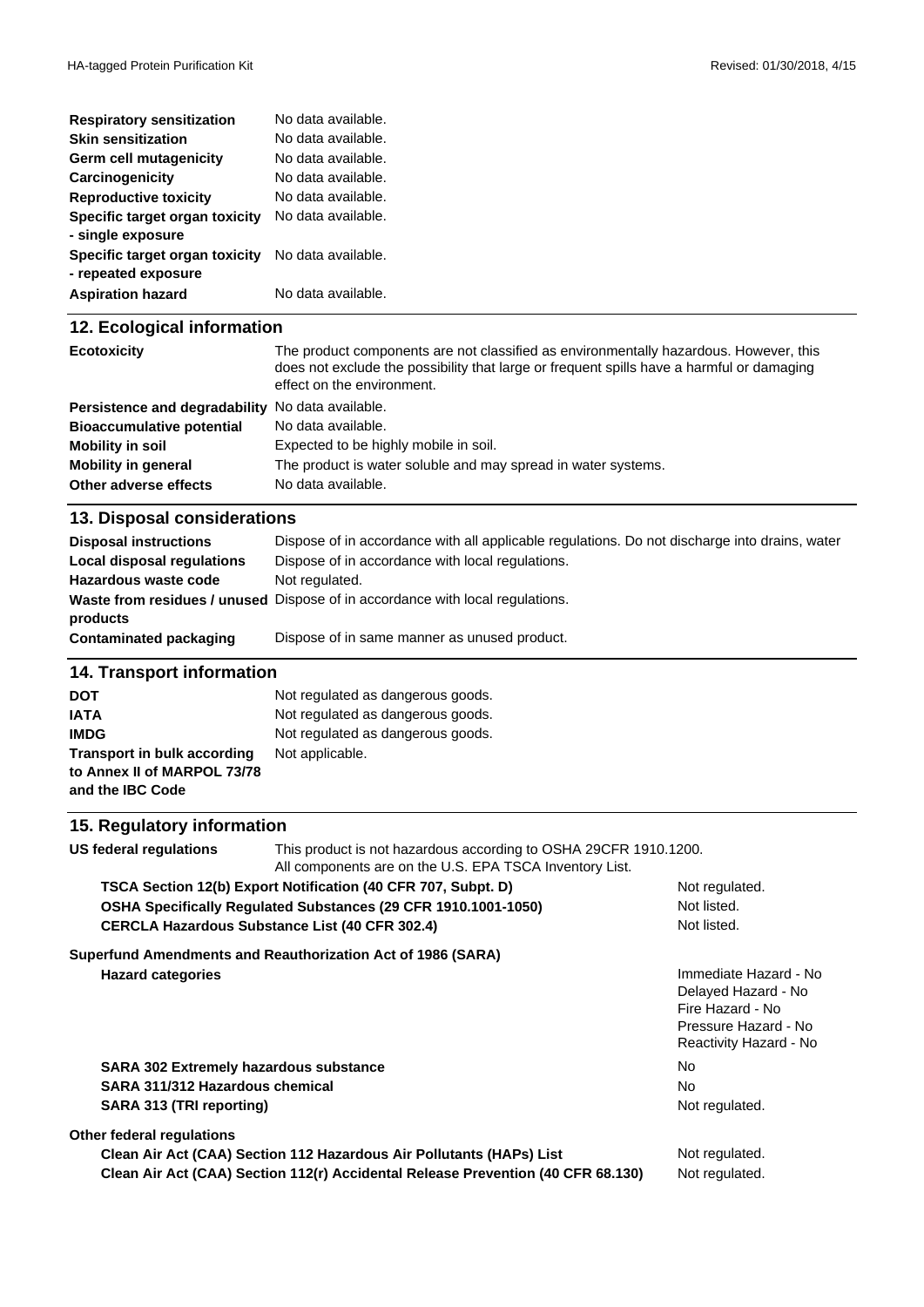| Safe Drinking Water Act (SDWA)<br>Food and Drug Administration (FDA) |                                                                                                                                         | Not regulated.<br>Not regulated. |                |
|----------------------------------------------------------------------|-----------------------------------------------------------------------------------------------------------------------------------------|----------------------------------|----------------|
| <b>US state regulations</b>                                          | This product does not contain a chemical known to the State of California to cause cancer.<br>birth defects or other reproductive harm. |                                  |                |
| Massachusetts RTK - Substance List                                   |                                                                                                                                         | Not regulated.                   |                |
|                                                                      | New Jersey Worker and Community Right-to-Know Act                                                                                       | Not regulated.                   |                |
| Pennsylvania RTK - Hazardous Substances                              |                                                                                                                                         | Not regulated.                   |                |
| <b>Rhode Island RTK</b>                                              |                                                                                                                                         | Not regulated.                   |                |
|                                                                      | <b>California Proposition 65 - Carcinogens &amp; Reproductive Toxicity (CRT)</b>                                                        | Not listed.                      |                |
| International inventories                                            |                                                                                                                                         |                                  |                |
| Country(s) or region                                                 | <b>Inventory name</b>                                                                                                                   | On inventory (yes/no)*           |                |
| <b>Australia</b>                                                     | Australian Inventory of Chemical Substances (AICS)                                                                                      |                                  | No.            |
| Canada                                                               | Domestic Substances List (DSL)                                                                                                          |                                  | Yes            |
| Canada                                                               | Non-Domestic Substances List (NDSL)                                                                                                     |                                  | No.            |
| China                                                                | Inventory of Existing Chemical Substances in China (IECSC)                                                                              |                                  | Yes            |
| <b>Europe</b>                                                        | <b>EC</b> Inventory                                                                                                                     |                                  | N <sub>o</sub> |
| Japan                                                                | Inventory of Existing and New Chemical Substances (ENCS)                                                                                |                                  | Yes            |
| Korea                                                                | Existing Chemicals List (ECL)                                                                                                           |                                  | Yes            |
| <b>New Zealand</b>                                                   | New Zealand Inventory                                                                                                                   |                                  | Yes            |
| <b>Philippines</b>                                                   | Philippine Inventory of Chemicals and Chemical Substances (PICCS)                                                                       |                                  | Yes            |
| <b>United States &amp; Puerto</b><br><b>Rico</b>                     | Toxic Substances Control Act (TSCA) Inventory                                                                                           |                                  | <b>No</b>      |

\*A "Yes" indicates this product complies with the inventory requirements administered by the governing country(s). A "No" indicates that one or more components of the product are not listed or exempt from listing on the inventory administered by the governing country(s).

#### **16. Other information**

| <b>Issue date</b>          | 01/30/2016                                                                                                                                                                                                                    |
|----------------------------|-------------------------------------------------------------------------------------------------------------------------------------------------------------------------------------------------------------------------------|
| <b>Revision date</b>       | 01/30/2018                                                                                                                                                                                                                    |
| <b>Version</b>             | 10.1                                                                                                                                                                                                                          |
| <b>Further information</b> | Not available.                                                                                                                                                                                                                |
| <b>References</b>          | HSDB® - Hazardous Substances Data Bank<br>Registry of Toxic Effects of Chemical Substances (RTECS)<br>C&L Inventory database                                                                                                  |
| <b>Disclaimer</b>          | This information is provided without warranty. The information is believed to be correct. This<br>information should be used to make an independent determination of the methods to<br>safeguard workers and the environment. |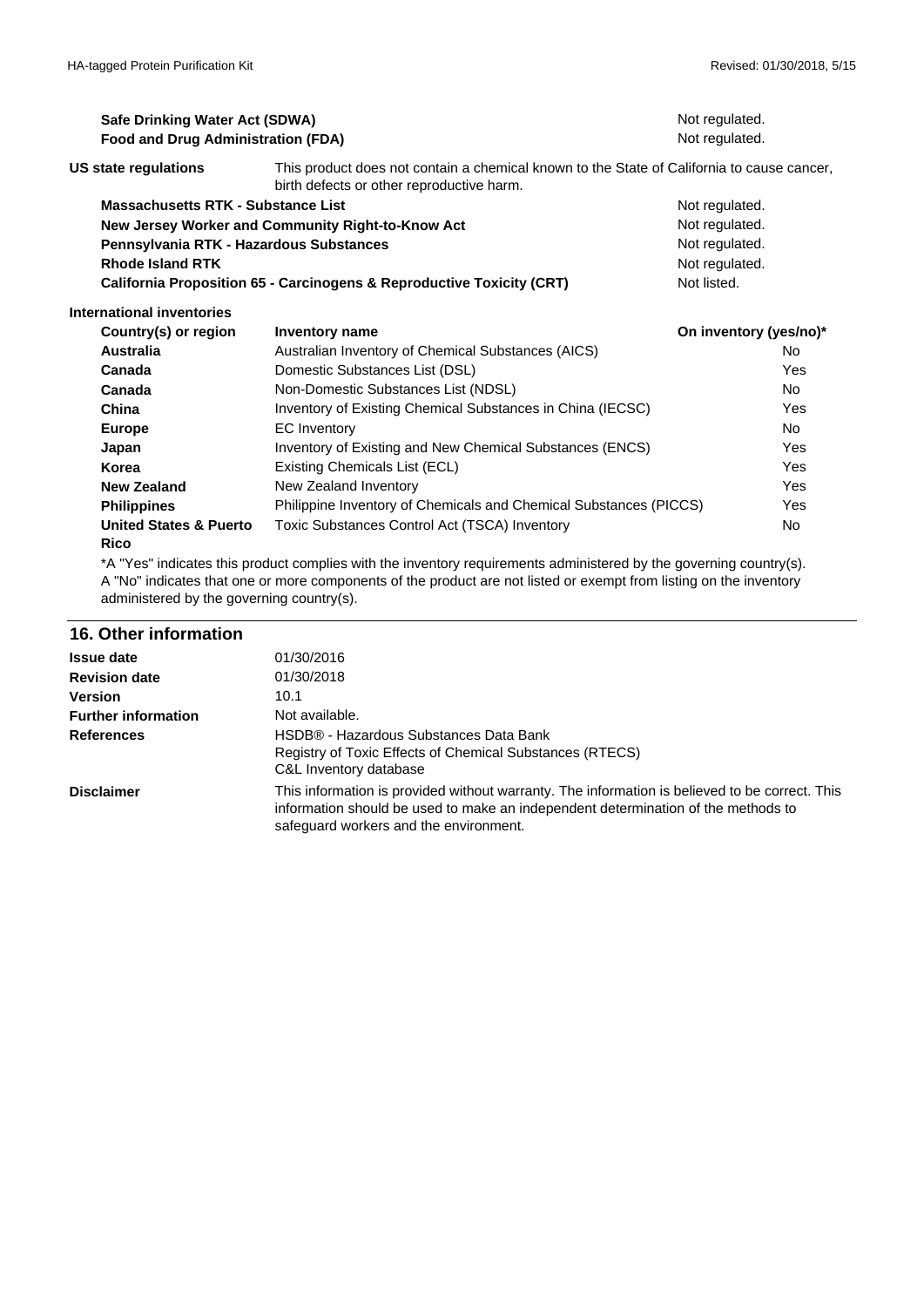

## **SAFETY DATA SHEET**

| 1. Identification               |                                                              |
|---------------------------------|--------------------------------------------------------------|
| <b>Product identifier</b>       | <b>HA-tagged Protein Purification Kit</b>                    |
|                                 | Elution peptide                                              |
| Other means of identification   |                                                              |
| <b>Product code</b>             | 3320                                                         |
| Recommended use                 | Research use only.                                           |
| <b>Recommended restrictions</b> | None known.                                                  |
|                                 | Manufacturer / Importer / Supplier / Distributor information |
| <b>Manufacturer and</b>         | Medical & Biological Laboratories (MBL) Co., Ltd.            |
| Supplier (Asia)                 | 4-5-3 Sakae, Naka-ku, Nagoya, Aichi 460-0008, Japan          |
| Telephone number                | +81-52-238-1901 (Monday to Friday, 9 AM to 5 PM JST)         |
| <b>Fax</b>                      | +81-52-238-1440                                              |
| E-mail                          | sds-support@mbl.co.jp                                        |
| URL                             | http://www.mbl.co.jp/e/index.html                            |
| <b>Contact person</b>           | <b>SDS Support</b>                                           |
| <b>Supplier</b>                 | <b>MBL International Corporation</b>                         |
|                                 | 15A Constitution Way, Woburn, MA 01801, USA                  |
| Telephone number                | +1-800-200-5459, option 3                                    |
| Fax                             | +1-781-939-6963                                              |
| E-mail                          | tech@mblintl.com                                             |
| <b>URL</b>                      | http://www.mblintl.com/                                      |
| <b>Contact person</b>           | <b>Technical Service</b>                                     |

## **2. Hazard(s) identification**

| <b>Physical hazards</b>                      | Not classified.                            |
|----------------------------------------------|--------------------------------------------|
| <b>Health hazards</b>                        | Not classified.                            |
| <b>OSHA hazard(s)</b>                        | Not classified.                            |
| Label elements                               |                                            |
| Hazard symbol                                | None.                                      |
| Signal word                                  | None.                                      |
| <b>Hazard statement</b>                      | None.                                      |
| <b>Precautionary statement</b>               |                                            |
| <b>Prevention</b>                            | Observe good industrial hygiene practices. |
| <b>Response</b>                              | Wash thoroughly after handling.            |
| <b>Storage</b>                               | None.                                      |
| <b>Disposal</b>                              | None.                                      |
| Hazard(s) not otherwise<br>classified (HNOC) | None.                                      |

#### **3. Composition/Information on ingredients**

#### **Mixtures**

The manufacturer lists no ingredients as hazardous according to OSHA 29 CFR 1910.1200.

| 4. First-aid measures |                                                                                                                                                                                          |
|-----------------------|------------------------------------------------------------------------------------------------------------------------------------------------------------------------------------------|
| <b>Inhalation</b>     | Move injured person into fresh air and keep person calm under observation. Get medical<br>attention if any discomfort continues.                                                         |
| Skin contact          | Wash contact areas with soap and water. Get medical attention if irritation develops or<br>persists.                                                                                     |
| Eye contact           | Do not rub eye. Rinse the eye with water immediately. Make sure to remove any contact<br>lenses from the eyes before rinsing. Get medical attention if irritation develops and persists. |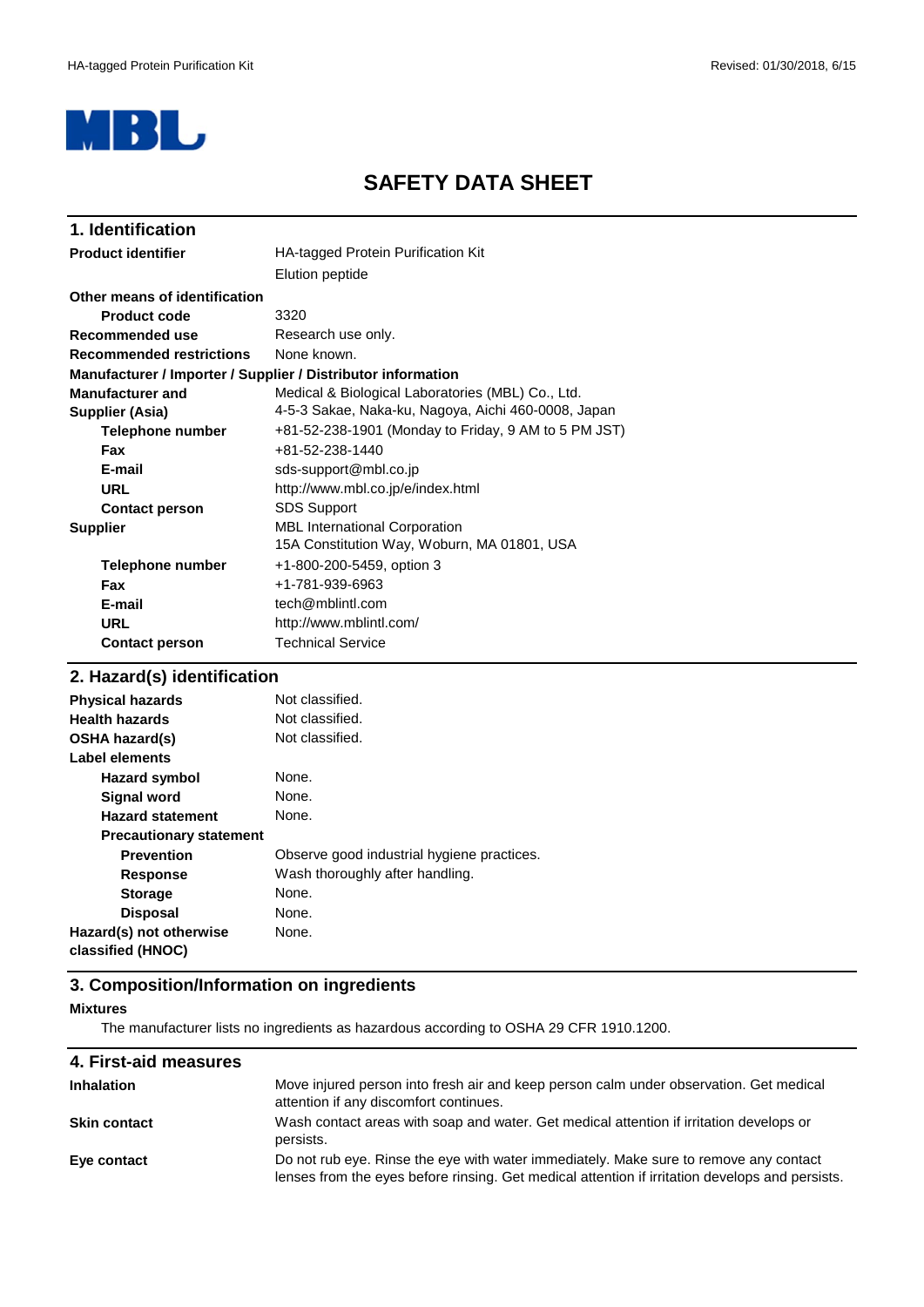| <b>Ingestion</b>                                                             | Rinse mouth thoroughly if dust is ingested. Get medical attention if any discomfort continues. |
|------------------------------------------------------------------------------|------------------------------------------------------------------------------------------------|
| Most important symptoms/<br>effects, acute and delayed                       | Dry skin.                                                                                      |
| Indication of immediate<br>medical attention and special<br>treatment needed | Treat symptomatically.                                                                         |
| <b>General information</b>                                                   | Get medical attention if any discomfort develops.                                              |

## **5. Fire-fighting measures**

| Suitable extinguishing media                                        | Use fire-extinguishing media appropriate for surrounding materials.                                                                                                                                                                      |
|---------------------------------------------------------------------|------------------------------------------------------------------------------------------------------------------------------------------------------------------------------------------------------------------------------------------|
| Unsuitable extinguishing<br>media                                   | None known.                                                                                                                                                                                                                              |
| Specific hazards arising from None known.<br>the chemical           |                                                                                                                                                                                                                                          |
| Special protective equipment<br>and precautions for<br>firefighters | Self-contained breathing apparatus and full protective clothing should be worn when fighting<br>chemical fires. Selection of respiratory protection for firefighting: follow the general fire<br>precautions indicated in the workplace. |
| Fire-fighting equipment/<br>instructions                            | Use standard firefighting procedures and consider the hazards of other involved materials.                                                                                                                                               |

#### **6. Accidental release measures**

| Personal precautions,<br>protective equipment and<br>emergency procedures | Avoid prolonged and repeated contact. Wear suitable protective clothing. For personal<br>protection, see Section 8 of the SDS.                                                                            |
|---------------------------------------------------------------------------|-----------------------------------------------------------------------------------------------------------------------------------------------------------------------------------------------------------|
| <b>Methods and materials for</b><br>containment and cleaning up           | Sweep up or vacuum up spillage and collect in suitable container for disposal. After removal,<br>flush contaminated area thoroughly with water. Never return spills to original containers for<br>re-use. |
| <b>Environmental precautions</b>                                          | Prevent further leakage or spillage if safe to do so.                                                                                                                                                     |

### **7. Handling and storage**

|                              | Precautions for safe handling Avoid prolonged and repeated contact. Wear appropriate personal protective equipment. |
|------------------------------|---------------------------------------------------------------------------------------------------------------------|
|                              | Observe good industrial hygiene practices.                                                                          |
| Conditions for safe storage, | Keep container closed.                                                                                              |
| including any                |                                                                                                                     |
| incompatibilities            |                                                                                                                     |

#### **8. Exposure controls/personal protection**

|                                          | Occupational exposure limits No exposure limits noted for ingredient(s).                                                                                                                                                    |
|------------------------------------------|-----------------------------------------------------------------------------------------------------------------------------------------------------------------------------------------------------------------------------|
| <b>Biological limit values</b>           | No biological exposure limits noted for the ingredient(s).                                                                                                                                                                  |
| Appropriate engineering<br>controls      | Provide adequate ventilation. Minimize dust generation and accumulation. Provide easy<br>access to water supply and eye wash facilities.                                                                                    |
|                                          | Individual protection measures, such as personal protective equipment                                                                                                                                                       |
| <b>Eye/face protection</b>               | If risk of splashing, wear safety goggles or face shield.                                                                                                                                                                   |
| <b>Skin protection</b>                   |                                                                                                                                                                                                                             |
| <b>Hand protection</b>                   | Wear protective gloves. Frequent change is advisable. Suitable gloves can be recommended<br>by the glove supplier.                                                                                                          |
| Other                                    | Wear protective gloves. Wear appropriate clothing to prevent repeated or prolonged skin<br>contact.                                                                                                                         |
| <b>Respiratory protection</b>            | No protection is ordinarily required under normal conditions of use.                                                                                                                                                        |
| Thermal hazards                          | Wear appropriate thermal protective clothing, when necessary.                                                                                                                                                               |
| <b>General hygiene</b><br>considerations | Always observe good personal hygiene measures, such as washing after handling the<br>material and before eating, drinking, and/or smoking. Routinely wash work clothing and<br>protective equipment to remove contaminants. |

**9. Physical and chemical properties**

#### **Appearance**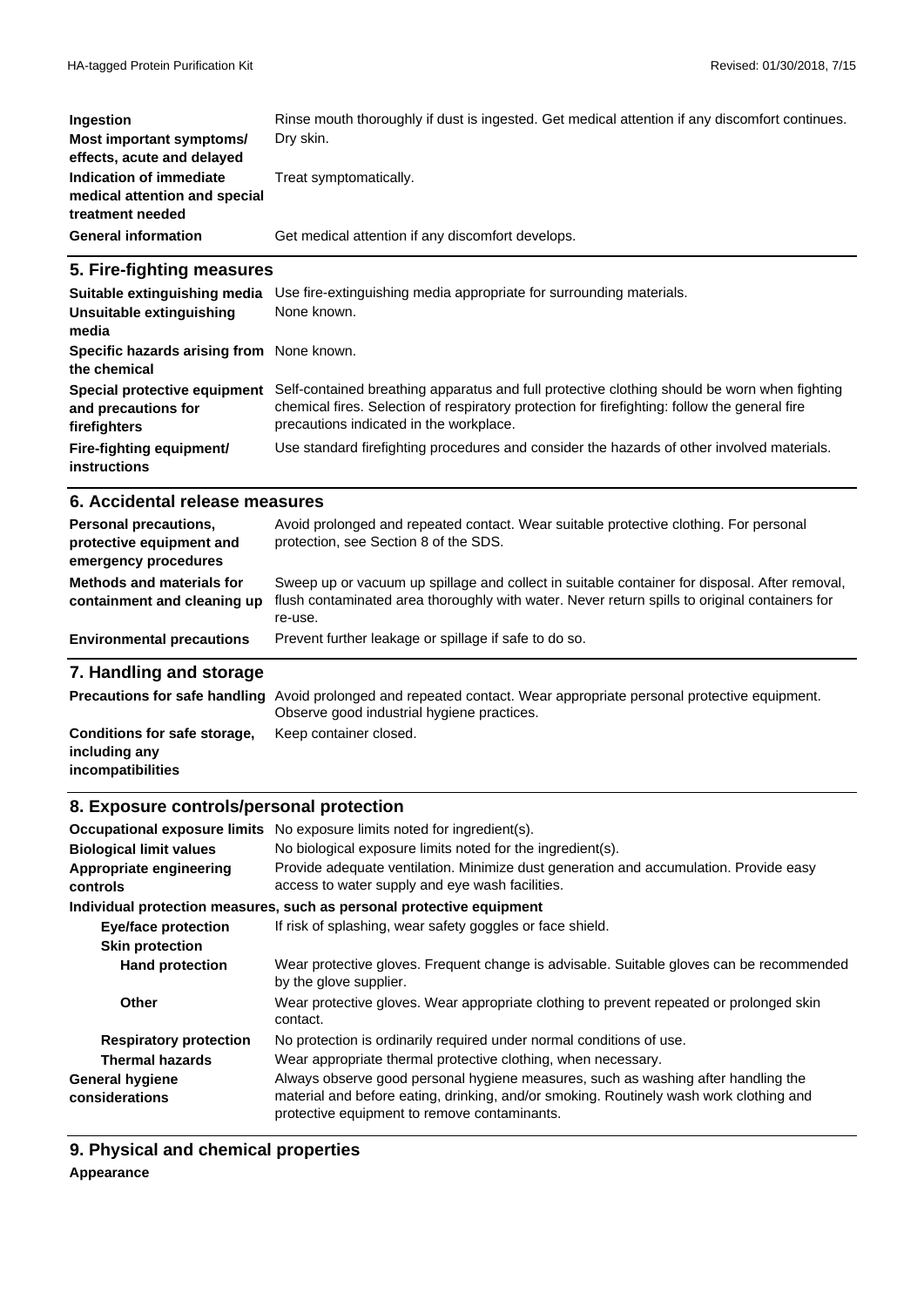| <b>Physical state</b>                        | Solid.            |
|----------------------------------------------|-------------------|
| <b>Form</b>                                  | Powder.           |
| Color                                        | White.            |
| Odor                                         | Odorless.         |
| <b>Odor threshold</b>                        | Not available.    |
| pH                                           | Not available.    |
| <b>Melting point/freezing point</b>          | Not available.    |
| Initial boiling point and                    | Not available.    |
| boiling range                                |                   |
| <b>Flash point</b>                           | Not available.    |
| <b>Evaporation rate</b>                      | Not available.    |
| <b>Flammability (solid, gas)</b>             | Not applicable.   |
| Upper/lower flammability or explosive limits |                   |
| <b>Flammability limit</b>                    | Not available.    |
| - lower (%)                                  |                   |
| <b>Flammability limit</b>                    | Not available.    |
| - upper (%)                                  |                   |
| Vapor pressure                               | Not available.    |
| Vapor density                                | Not available.    |
| <b>Relative density</b>                      | Not available.    |
| Solubility(ies)                              | Soluble in water. |
| <b>Partition coefficient</b>                 | Not available.    |
| ( <i>n</i> -octanol/water)                   |                   |
| <b>Auto-ignition temperature</b>             | Not available.    |
| <b>Decomposition temperature</b>             | Not available.    |
| <b>Viscosity</b>                             | Not available.    |
|                                              |                   |

#### **10. Stability and reactivity**

| <b>Reactivity</b><br><b>Chemical stability</b><br><b>Possibility of hazardous</b><br>reactions     | The product is stable and non reactive under normal conditions of use, storage and<br>Stable at normal conditions.<br>None known. |
|----------------------------------------------------------------------------------------------------|-----------------------------------------------------------------------------------------------------------------------------------|
| <b>Conditions to avoid</b><br>Incompatible materials<br><b>Hazardous decomposition</b><br>products | None known.<br>None known.<br>No hazard in normal industrial use.                                                                 |

### **11. Toxicological information**

#### **Information on likely routes of exposure**

| <b>Ingestion</b>                     | Large quantities: May cause discomfort if swallowed.     |  |  |
|--------------------------------------|----------------------------------------------------------|--|--|
| <b>Inhalation</b>                    | Dust may irritate respiratory system.                    |  |  |
| <b>Skin contact</b>                  | Prolonged contact may cause dryness of the skin.         |  |  |
| Eye contact                          | Direct contact with eyes may cause temporary irritation. |  |  |
| Symptoms related to the              | Dry skin.                                                |  |  |
| physical, chemical and               |                                                          |  |  |
| toxicological characteristics        |                                                          |  |  |
| Information on toxicological effects |                                                          |  |  |
| <b>Acute toxicity</b>                | Large quantities: May cause discomfort if swallowed.     |  |  |
| <b>Skin corrosion/irritation</b>     | Prolonged contact may cause dryness of the skin.         |  |  |
| Serious eye damage/eye               | Direct contact with eyes may cause temporary irritation. |  |  |
| <i>irritation</i>                    |                                                          |  |  |
| <b>Respiratory sensitization</b>     | No data available.                                       |  |  |
| <b>Skin sensitization</b>            | Not a skin sensitizer.                                   |  |  |
| Germ cell mutagenicity               | No data available.                                       |  |  |
| Carcinogenicity                      | No data available.                                       |  |  |
| <b>Reproductive toxicity</b>         | No data available.                                       |  |  |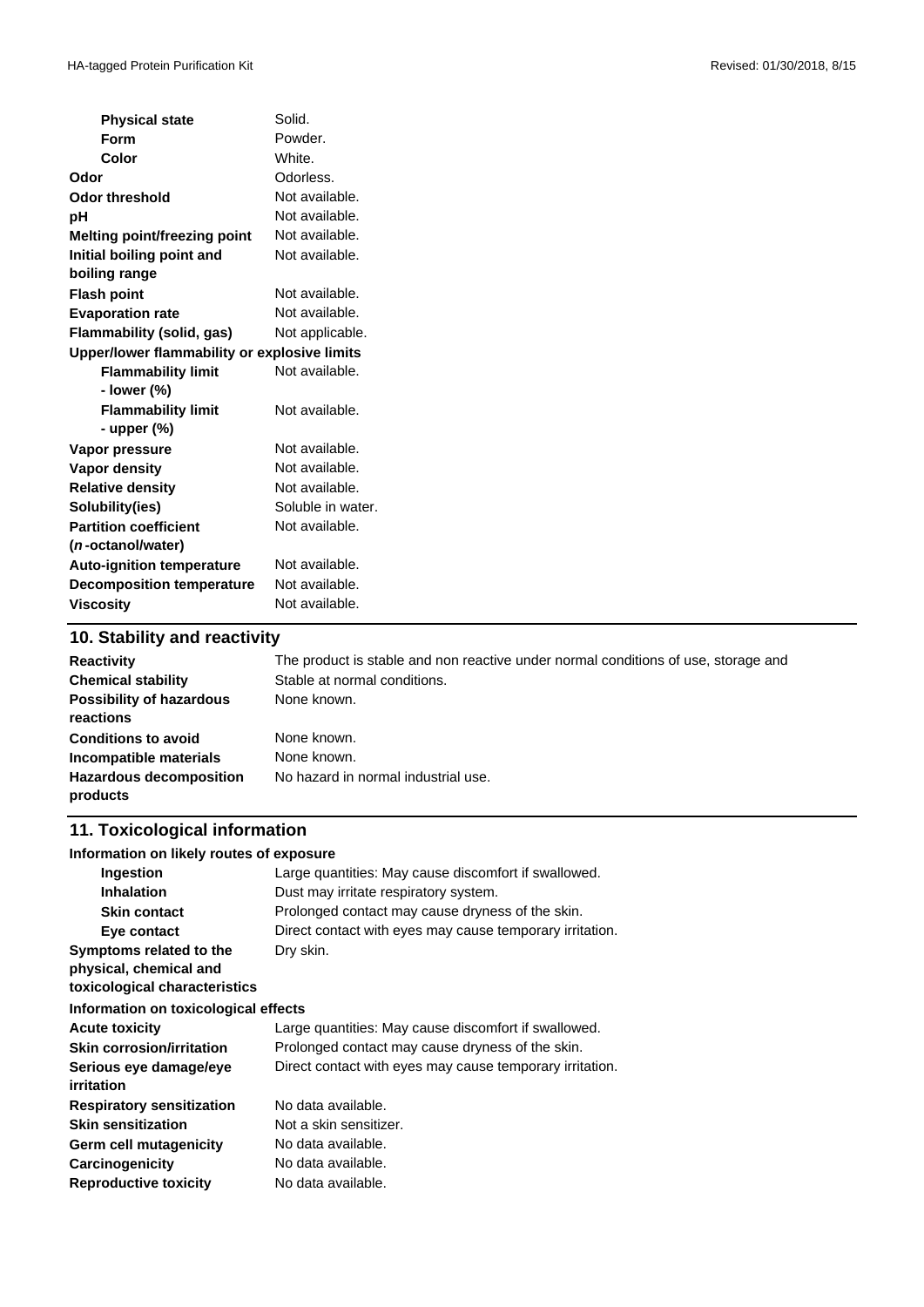| Specific target organ toxicity | No data available. |
|--------------------------------|--------------------|
| - single exposure              |                    |
| Specific target organ toxicity | No data available. |
| - repeated exposure            |                    |
| <b>Aspiration hazard</b>       | No data available. |

#### **Mobility in soil** No data available. **Mobility in general** The product is water soluble and may spread in water systems. **Other adverse effects** No data available. **12. Ecological information Ecotoxicity** The product components are not classified as environmentally hazardous. However, this does not exclude the possibility that large or frequent spills have a harmful or damaging effect on the environment. **Persistence and degradability** No data available. **Bioaccumulative potential** No data available.

#### **13. Disposal considerations**

| <b>Disposal instructions</b> | Dispose of in accordance with all applicable regulations. Do not discharge into drains, water<br>courses or onto the ground. |
|------------------------------|------------------------------------------------------------------------------------------------------------------------------|
| Local disposal regulations   | Dispose of in accordance with local regulations.                                                                             |
| Hazardous waste code         | Not regulated.                                                                                                               |
|                              | Waste from residues / unused Dispose of in accordance with local regulations.                                                |
| products                     |                                                                                                                              |
| Contaminated packaging       | Dispose of in same manner as unused product.                                                                                 |

#### **14. Transport information**

| <b>DOT</b>                         | Not regulated as dangerous goods. |
|------------------------------------|-----------------------------------|
| <b>IATA</b>                        | Not regulated as dangerous goods. |
| <b>IMDG</b>                        | Not regulated as dangerous goods. |
| <b>Transport in bulk according</b> | Not applicable.                   |
| to Annex II of MARPOL 73/78        |                                   |
| and the IBC Code                   |                                   |

#### **15. Regulatory information US federal regulations** This product is not hazardous according to OSHA 29CFR 1910.1200. All components are on the U.S. EPA TSCA Inventory List. **TSCA Section 12(b) Export Notification (40 CFR 707, Subpt. D)** Not regulated. **OSHA Specifically Regulated Substances (29 CFR 1910.1001-1050)** Not listed. **SARA 311/312 Hazardous chemical** No **SARA 313 (TRI reporting) Notice 2012 12:00 Notice 2013 12:00 Notice 2013 12:00 Notice 2013 12:00 Notice 2013 12:00 Notice 2013 12:00 Notice 2014 12:00 Notice 2014 12:00 Notice 2014 12:00 Notice 2014 12:00 Notice 2014 12 Other federal regulations Clean Air Act (CAA) Section 112 Hazardous Air Pollutants (HAPs) List Not regulated.** CERCLA Hazardous Substance List (40 CFR 302.4) <br>
Not listed. **Superfund Amendments and Reauthorization Act of 1986 (SARA) Hazard categories** Immediate Hazard - No Delayed Hazard - No Fire Hazard - No Pressure Hazard - No Reactivity Hazard - No **SARA 302 Extremely hazardous substance No analyzing the COV COVID-NO** No Clean Air Act (CAA) Section 112(r) Accidental Release Prevention (40 CFR 68.130) Not regulated. **Safe Drinking Water Act (SDWA)** Not regulated. **Drug Enforcement Administration (DEA). List 2, Essential Chemicals (21 CFR 1310.02(b) and 1310.04(f)(2) and Chemical Code Number** Not listed.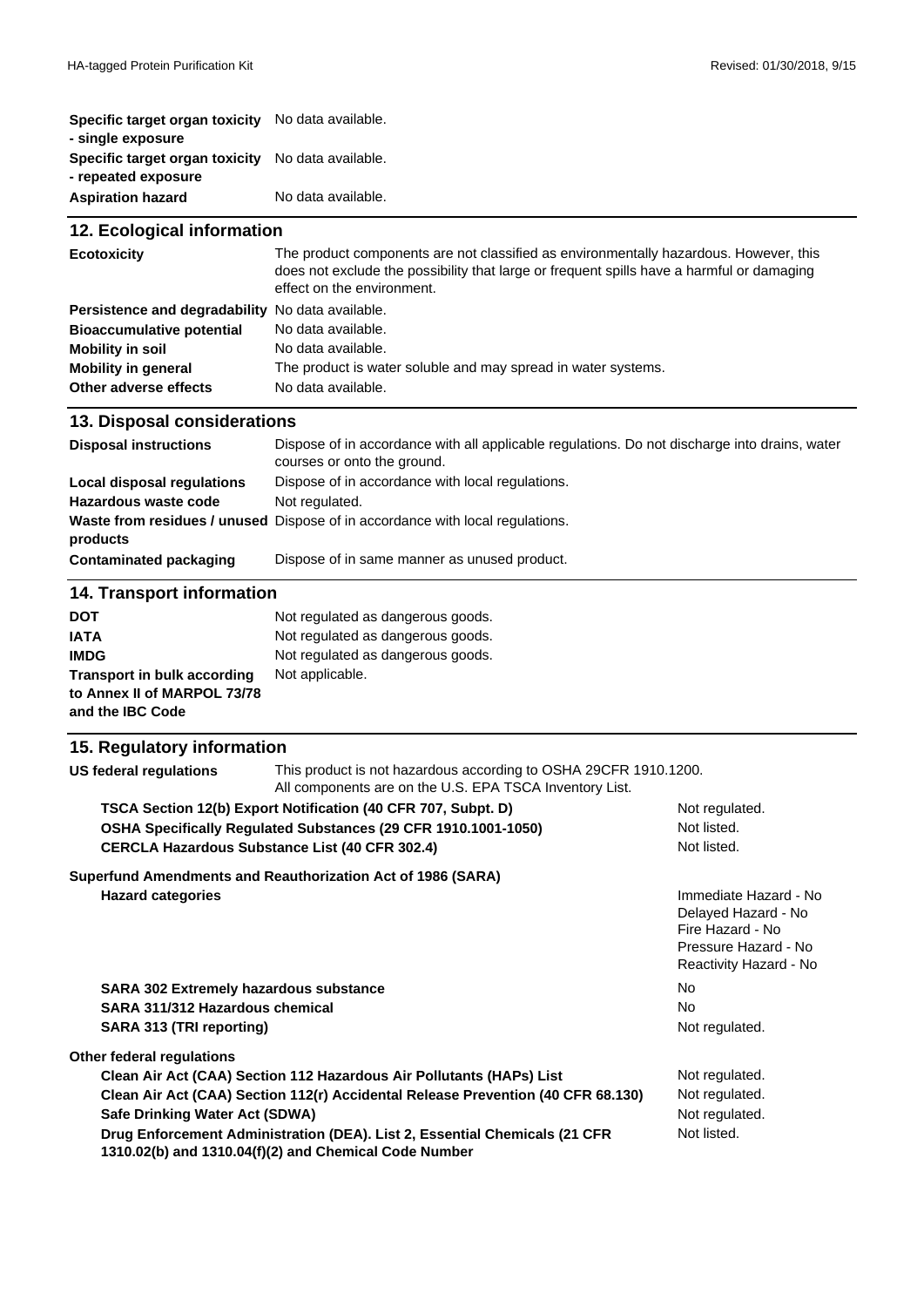|  | CFR 1310.12(c))                                                                              | Drug Enforcement Administration (DEA). List 1 & 2 Exempt Chemical Mixtures (21                                                          | Not regulated.         |            |
|--|----------------------------------------------------------------------------------------------|-----------------------------------------------------------------------------------------------------------------------------------------|------------------------|------------|
|  | <b>DEA Exempt Chemical Mixtures Code Number</b><br><b>Food and Drug Administration (FDA)</b> |                                                                                                                                         | Not regulated.         |            |
|  |                                                                                              |                                                                                                                                         | Not regulated.         |            |
|  | US state regulations                                                                         | This product does not contain a chemical known to the State of California to cause cancer,<br>birth defects or other reproductive harm. |                        |            |
|  | <b>Massachusetts RTK - Substance List</b>                                                    |                                                                                                                                         | Not regulated.         |            |
|  | New Jersey Worker and Community Right-to-Know Act                                            |                                                                                                                                         | Not regulated.         |            |
|  | Pennsylvania RTK - Hazardous Substances                                                      |                                                                                                                                         | Not regulated.         |            |
|  | <b>Rhode Island RTK</b>                                                                      |                                                                                                                                         | Not regulated.         |            |
|  |                                                                                              | California Proposition 65 - Carcinogens & Reproductive Toxicity (CRT)                                                                   | Not listed.            |            |
|  | <b>International Inventories</b>                                                             |                                                                                                                                         |                        |            |
|  | Country(s) or region                                                                         | <b>Inventory name</b>                                                                                                                   | On inventory (yes/no)* |            |
|  | <b>Australia</b>                                                                             | Australian Inventory of Chemical Substances (AICS)                                                                                      |                        | Yes        |
|  | Canada                                                                                       | Domestic Substances List (DSL)                                                                                                          |                        | Yes        |
|  | Canada                                                                                       | Non-Domestic Substances List (NDSL)                                                                                                     |                        | No.        |
|  | China                                                                                        | Inventory of Existing Chemical Substances in China (IECSC)                                                                              |                        | <b>Yes</b> |
|  | <b>Europe</b>                                                                                | <b>EC</b> Inventory                                                                                                                     |                        | Yes        |
|  | Japan                                                                                        | Inventory of Existing and New Chemical Substances (ENCS)                                                                                |                        | Yes        |
|  | Korea                                                                                        | Existing Chemicals List (ECL)                                                                                                           |                        | <b>Yes</b> |
|  | <b>New Zealand</b>                                                                           | New Zealand Inventory                                                                                                                   |                        | <b>Yes</b> |
|  | <b>Philippines</b>                                                                           | Philippine Inventory of Chemicals and Chemical Substances (PICCS)                                                                       |                        | Yes        |
|  | <b>United States &amp; Puerto</b><br><b>Rico</b>                                             | Toxic Substances Control Act (TSCA) Inventory                                                                                           |                        | Yes        |

\*A "Yes" indicates this product complies with the inventory requirements administered by the governing country(s). A "No" indicates that one or more components of the product are not listed or exempt from listing on the inventory administered by the governing country(s).

#### **16. Other information**

| <b>Issue date</b>          | 01/30/2016                                                                                                                                                                                                                    |
|----------------------------|-------------------------------------------------------------------------------------------------------------------------------------------------------------------------------------------------------------------------------|
| <b>Revision date</b>       | 01/30/2018                                                                                                                                                                                                                    |
| <b>Version</b>             | 10.1                                                                                                                                                                                                                          |
| <b>Further information</b> | Not available.                                                                                                                                                                                                                |
| <b>Disclaimer</b>          | This information is provided without warranty. The information is believed to be correct. This<br>information should be used to make an independent determination of the methods to<br>safequard workers and the environment. |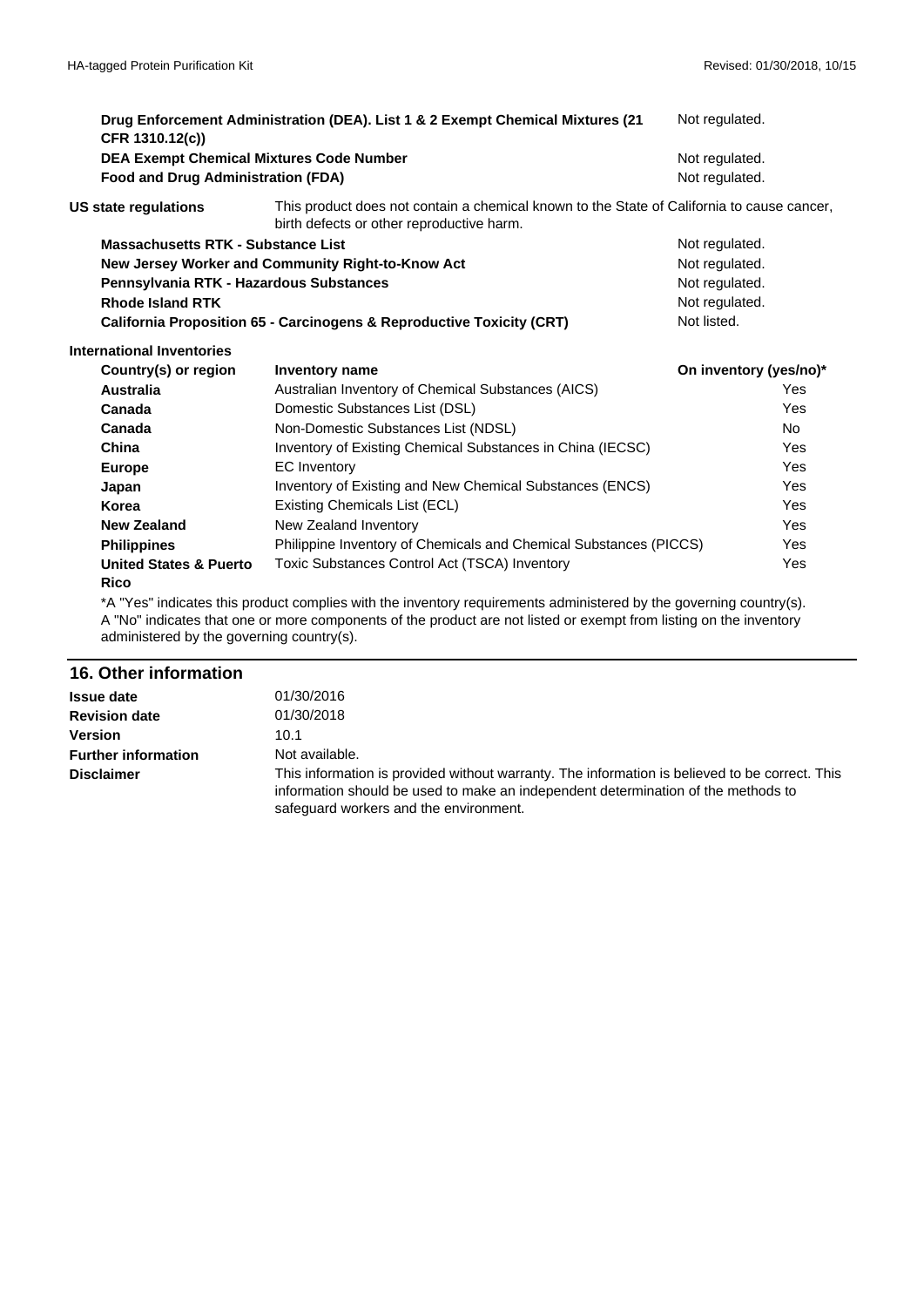

# **SAFETY DATA SHEET**

| 1. Identification               |                                                              |
|---------------------------------|--------------------------------------------------------------|
| <b>Product identifier</b>       | HA-tagged Protein Purification Kit                           |
|                                 | Wash concentrate                                             |
| Other means of identification   |                                                              |
| <b>Product code</b>             | 3320                                                         |
| Recommended use                 | Research use only.                                           |
| <b>Recommended restrictions</b> | None known.                                                  |
|                                 | Manufacturer / Importer / Supplier / Distributor information |
| <b>Manufacturer and</b>         | Medical & Biological Laboratories (MBL) Co., Ltd.            |
| Supplier (Asia)                 | 4-5-3 Sakae, Naka-ku, Nagoya, Aichi 460-0008, Japan          |
| Telephone number                | +81-52-238-1901 (Monday to Friday, 9 AM to 5 PM JST)         |
| <b>Fax</b>                      | +81-52-238-1440                                              |
| E-mail                          | sds-support@mbl.co.jp                                        |
| URL                             | http://www.mbl.co.jp/e/index.html                            |
| <b>Contact person</b>           | <b>SDS Support</b>                                           |
| <b>Supplier</b>                 | <b>MBL International Corporation</b>                         |
|                                 | 15A Constitution Way, Woburn, MA 01801, USA                  |
| Telephone number                | +1-800-200-5459, option 3                                    |
| <b>Fax</b>                      | +1-781-939-6963                                              |
| E-mail                          | tech@mblintl.com                                             |
| <b>URL</b>                      | http://www.mblintl.com/                                      |
| <b>Contact person</b>           | <b>Technical Service</b>                                     |

## **2. Hazard(s) identification**

| <b>Physical hazards</b>                      | Not classified.                            |
|----------------------------------------------|--------------------------------------------|
| <b>Health hazards</b>                        | Not classified.                            |
| <b>OSHA hazard(s)</b>                        | Not classified.                            |
| Label elements                               |                                            |
| <b>Hazard symbol</b>                         | None.                                      |
| <b>Signal word</b>                           | None.                                      |
| <b>Hazard statement</b>                      | None.                                      |
| <b>Precautionary statement</b>               |                                            |
| <b>Prevention</b>                            | Observe good industrial hygiene practices. |
| <b>Response</b>                              | Wash thoroughly after handling.            |
| <b>Storage</b>                               | None.                                      |
| <b>Disposal</b>                              | None.                                      |
| Hazard(s) not otherwise<br>classified (HNOC) | None.                                      |

#### **3. Composition/Information on ingredients**

#### **Mixtures**

The manufacturer lists no ingredients as hazardous according to OSHA 29 CFR 1910.1200.

| Under normal conditions of intended use, this material is not expected to be an inhalation<br>hazard.                            |
|----------------------------------------------------------------------------------------------------------------------------------|
| Remove contaminated clothing. Dry skin with paper towel or similar. Get medical attention if<br>irritation develops or persists. |
| Rinse immediately with plenty of water, also under the eyelids. Get medical attention if<br>irritation develops or persists.     |
|                                                                                                                                  |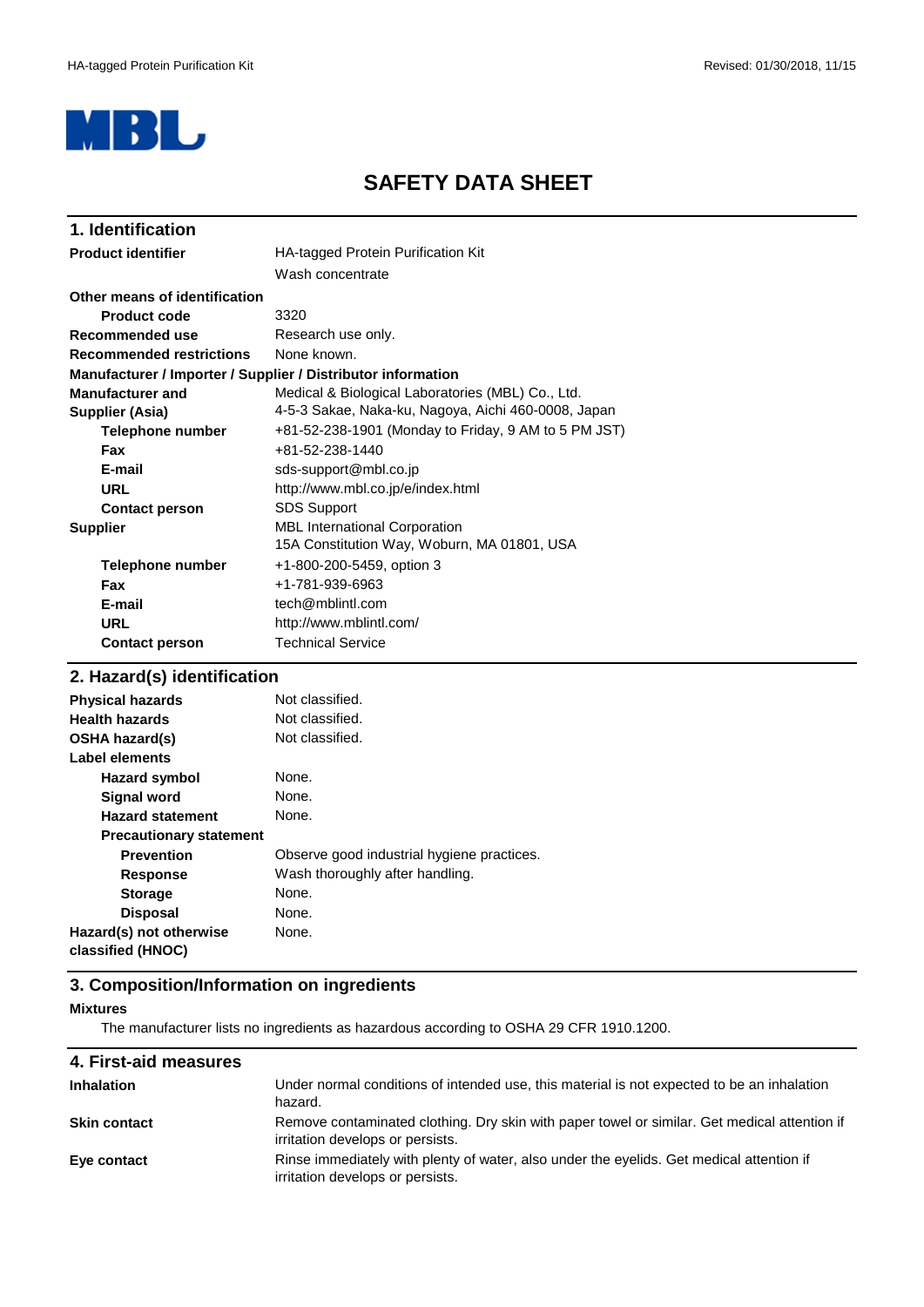| Ingestion                                                                    | No adverse effects due to ingestion are expected. Get medical attention if any discomfort<br>occurs. |
|------------------------------------------------------------------------------|------------------------------------------------------------------------------------------------------|
| Most important symptoms/<br>effects, acute and delayed                       | Dry skin.                                                                                            |
| Indication of immediate<br>medical attention and special<br>treatment needed | Treat symptomatically.                                                                               |
| <b>General information</b>                                                   | Get medical attention if any discomfort develops.                                                    |

## **5. Fire-fighting measures**

| Suitable extinguishing media<br>Unsuitable extinguishing<br>media   | Use fire-extinguishing media appropriate for surrounding materials.<br>None known.                                                                                                                                                       |
|---------------------------------------------------------------------|------------------------------------------------------------------------------------------------------------------------------------------------------------------------------------------------------------------------------------------|
| Specific hazards arising from None known.<br>the chemical           |                                                                                                                                                                                                                                          |
| Special protective equipment<br>and precautions for<br>firefighters | Self-contained breathing apparatus and full protective clothing should be worn when fighting<br>chemical fires. Selection of respiratory protection for firefighting: follow the general fire<br>precautions indicated in the workplace. |
| Fire-fighting equipment/<br><b>instructions</b>                     | Use standard firefighting procedures and consider the hazards of other involved materials.                                                                                                                                               |
| <b>General fire hazards</b>                                         | The product is non-combustible.                                                                                                                                                                                                          |

#### **6. Accidental release measures**

| Personal precautions,<br>protective equipment and<br>emergency procedures | Avoid prolonged and repeated contact. Wear suitable protective clothing. For personal<br>protection, see Section 8 of the SDS. |
|---------------------------------------------------------------------------|--------------------------------------------------------------------------------------------------------------------------------|
| <b>Methods and materials for</b>                                          | Absorb spillage with non-combustible, absorbent material. After removal, flush contaminated                                    |
| containment and cleaning up                                               | area thoroughly with water. For waste disposal, see Section 13 of the SDS.                                                     |
| <b>Environmental precautions</b>                                          | Prevent further leakage or spillage if safe to do so.                                                                          |

## **7. Handling and storage**

|                                    | Precautions for safe handling Avoid prolonged and repeated contact. Wear appropriate personal protective equipment.<br>Observe good industrial hygiene practices. |
|------------------------------------|-------------------------------------------------------------------------------------------------------------------------------------------------------------------|
| Conditions for safe storage,       | Keep container closed.                                                                                                                                            |
| including any<br>incompatibilities |                                                                                                                                                                   |

#### **8. Exposure controls/personal protection**

| <b>Occupational exposure limits</b>      | No exposure limits noted for ingredient(s).                                                                                                                                                                                 |  |
|------------------------------------------|-----------------------------------------------------------------------------------------------------------------------------------------------------------------------------------------------------------------------------|--|
| <b>Biological limit values</b>           | No biological exposure limits noted for the ingredient(s).                                                                                                                                                                  |  |
| Appropriate engineering<br>controls      | Provide adequate ventilation.                                                                                                                                                                                               |  |
|                                          | Individual protection measures, such as personal protective equipment                                                                                                                                                       |  |
| <b>Eye/face protection</b>               | If risk of splashing, wear safety goggles or face shield.                                                                                                                                                                   |  |
| <b>Skin protection</b>                   |                                                                                                                                                                                                                             |  |
| <b>Hand protection</b>                   | Wear protective gloves. Be aware that the liquid may penetrate the gloves. Frequent change<br>is advisable. Suitable gloves can be recommended by the glove supplier.                                                       |  |
| Other                                    | Wear protective gloves. Wear appropriate clothing to prevent repeated or prolonged skin<br>contact.                                                                                                                         |  |
| <b>Respiratory protection</b>            | No protection is ordinarily required under normal conditions of use.                                                                                                                                                        |  |
| <b>Thermal hazards</b>                   | Wear appropriate thermal protective clothing, when necessary.                                                                                                                                                               |  |
| <b>General hygiene</b><br>considerations | Always observe good personal hygiene measures, such as washing after handling the<br>material and before eating, drinking, and/or smoking. Routinely wash work clothing and<br>protective equipment to remove contaminants. |  |

### **9. Physical and chemical properties**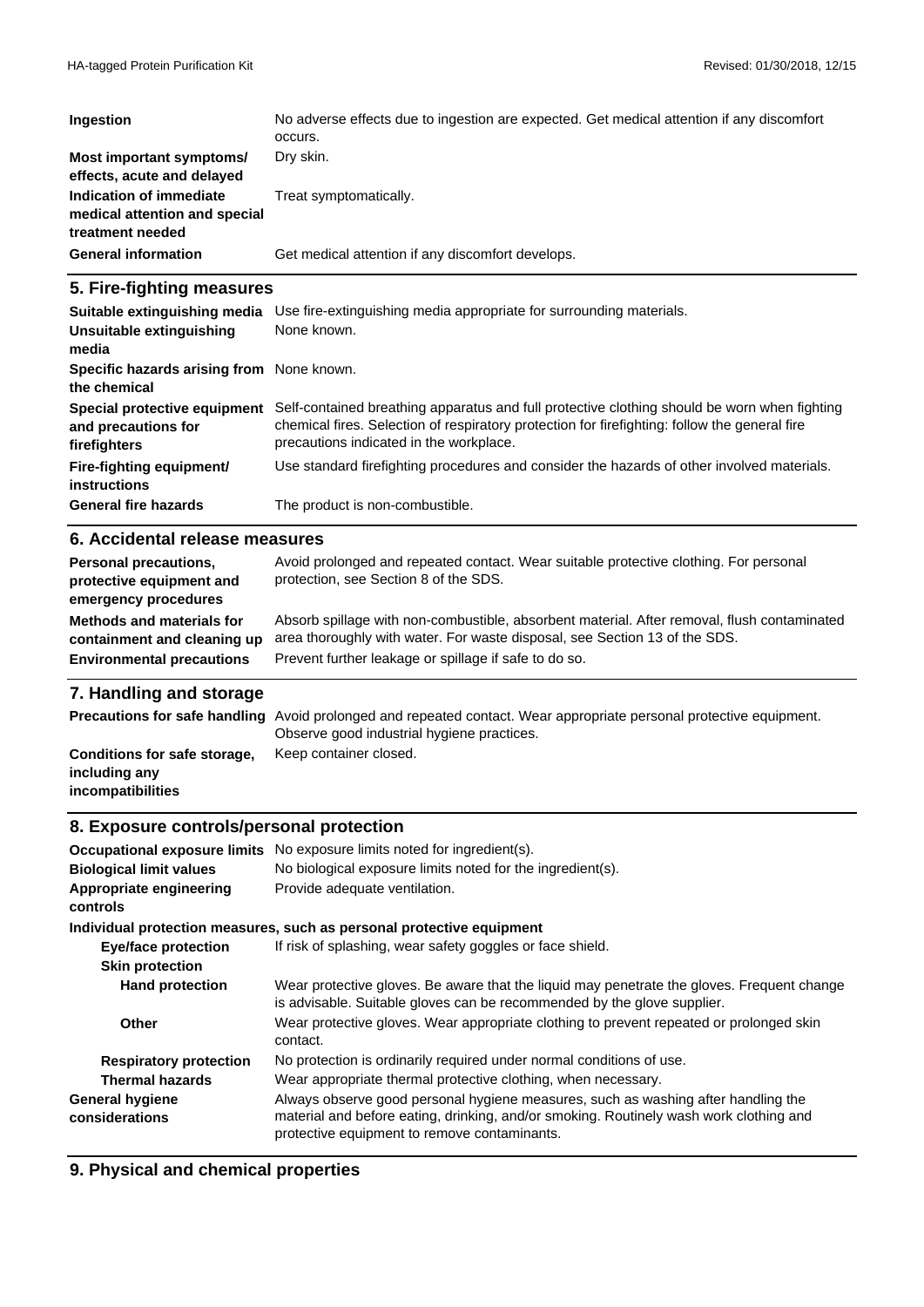| Appearance                                   |                   |  |
|----------------------------------------------|-------------------|--|
| <b>Physical state</b>                        | Liquid.           |  |
| <b>Form</b>                                  | Liquid.           |  |
| Color                                        | Colorless.        |  |
| Odor                                         | Odorless.         |  |
| <b>Odor threshold</b>                        | Not available.    |  |
| pH                                           | Not available.    |  |
| Melting point/freezing point                 | Not available.    |  |
| Initial boiling point and                    | Not available.    |  |
| boiling range                                |                   |  |
| <b>Flash point</b>                           | Not available.    |  |
| <b>Evaporation rate</b>                      | Not available.    |  |
| Flammability (solid, gas)                    | Not applicable.   |  |
| Upper/lower flammability or explosive limits |                   |  |
| <b>Flammability limit</b>                    | Not available.    |  |
| - lower (%)                                  |                   |  |
| <b>Flammability limit</b>                    | Not available.    |  |
| - upper (%)                                  |                   |  |
| Vapor pressure                               | Not available.    |  |
| <b>Vapor density</b>                         | Not available.    |  |
| <b>Relative density</b>                      | Not available.    |  |
| Solubility(ies)                              | Soluble in water. |  |
| <b>Partition coefficient</b>                 | Not available.    |  |
| ( <i>n</i> -octanol/water)                   |                   |  |
| <b>Auto-ignition temperature</b>             | Not available.    |  |
| <b>Decomposition temperature</b>             | Not available.    |  |
| <b>Viscosity</b>                             | Not available.    |  |
|                                              |                   |  |

### **10. Stability and reactivity**

| <b>Reactivity</b><br><b>Chemical stability</b><br><b>Possibility of hazardous</b><br>reactions     | The product is stable and non reactive under normal conditions of use, storage and<br>Stable at normal conditions.<br>None known. |
|----------------------------------------------------------------------------------------------------|-----------------------------------------------------------------------------------------------------------------------------------|
| <b>Conditions to avoid</b><br>Incompatible materials<br><b>Hazardous decomposition</b><br>products | None known.<br>None known.<br>No hazard in normal industrial use.                                                                 |

### **11. Toxicological information**

#### **Information on likely routes of exposure**

| Ingestion                                                                          | Large quantities: May cause discomfort if swallowed.                                                  |  |
|------------------------------------------------------------------------------------|-------------------------------------------------------------------------------------------------------|--|
| <b>Inhalation</b>                                                                  | Under normal conditions of intended use, this material is not expected to be an inhalation<br>hazard. |  |
| <b>Skin contact</b>                                                                | Prolonged contact may cause dryness of the skin.                                                      |  |
| Eye contact                                                                        | Direct contact with eyes may cause temporary irritation.                                              |  |
| Symptoms related to the<br>physical, chemical and<br>toxicological characteristics | Dry skin.                                                                                             |  |
| Information on toxicological effects                                               |                                                                                                       |  |
| <b>Acute toxicity</b>                                                              | Large quantities: May cause discomfort if swallowed.                                                  |  |
| <b>Skin corrosion/irritation</b>                                                   | Prolonged contact may cause dryness of the skin.                                                      |  |
| Serious eye damage/eye<br><i>irritation</i>                                        | Direct contact with eyes may cause temporary irritation.                                              |  |
| <b>Respiratory sensitization</b>                                                   | No data available.                                                                                    |  |
| <b>Skin sensitization</b>                                                          | Not a skin sensitizer.                                                                                |  |
| Germ cell mutagenicity                                                             | No data available.                                                                                    |  |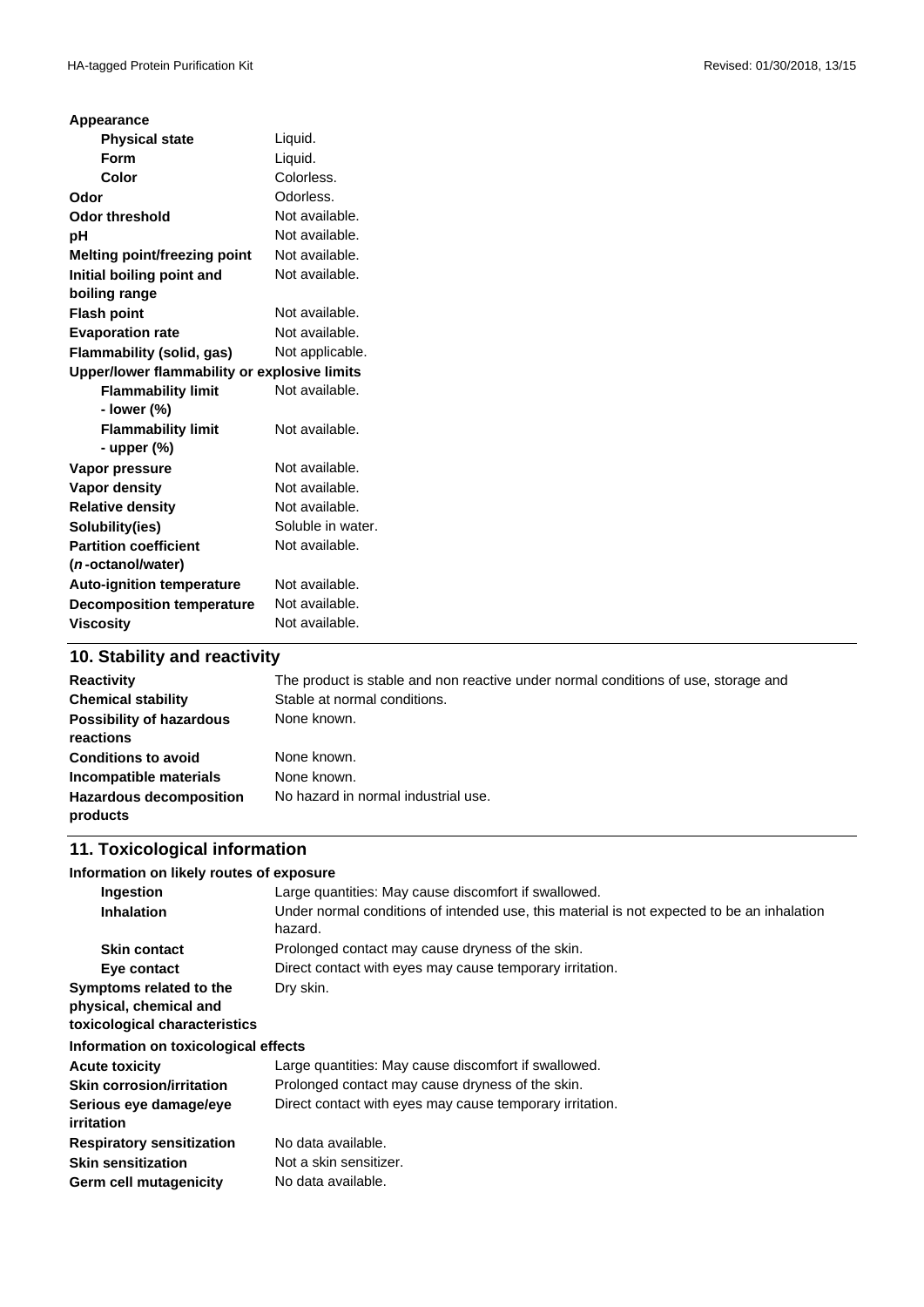| Carcinogenicity                                       | No data available. |
|-------------------------------------------------------|--------------------|
| <b>Reproductive toxicity</b>                          | No data available. |
| Specific target organ toxicity<br>- single exposure   | No data available. |
| Specific target organ toxicity<br>- repeated exposure | No data available. |
| <b>Aspiration hazard</b>                              | No data available. |

## **12. Ecological information**

| <b>Ecotoxicity</b>                               | The product components are not classified as environmentally hazardous. However, this<br>does not exclude the possibility that large or frequent spills have a harmful or damaging<br>effect on the environment. |  |
|--------------------------------------------------|------------------------------------------------------------------------------------------------------------------------------------------------------------------------------------------------------------------|--|
| Persistence and degradability No data available. |                                                                                                                                                                                                                  |  |
| <b>Bioaccumulative potential</b>                 | No data available.                                                                                                                                                                                               |  |
| Mobility in soil                                 | No data available.                                                                                                                                                                                               |  |
| <b>Mobility in general</b>                       | The product is water soluble and may spread in water systems.                                                                                                                                                    |  |
| Other adverse effects                            | No data available.                                                                                                                                                                                               |  |

## **13. Disposal considerations**

| <b>Disposal instructions</b>      | Dispose of in accordance with all applicable regulations. Do not discharge into drains, water<br>courses or onto the ground. |  |
|-----------------------------------|------------------------------------------------------------------------------------------------------------------------------|--|
| <b>Local disposal regulations</b> | Dispose of in accordance with local regulations.                                                                             |  |
| Hazardous waste code              | Not regulated.                                                                                                               |  |
| products                          | <b>Waste from residues / unused</b> Dispose of in accordance with local regulations.                                         |  |
| <b>Contaminated packaging</b>     | Dispose of in same manner as unused product.                                                                                 |  |
| <b>14. Transport information</b>  |                                                                                                                              |  |

| <b>DOT</b>                  | Not regulated as dangerous goods. |
|-----------------------------|-----------------------------------|
| <b>IATA</b>                 | Not regulated as dangerous goods. |
| <b>IMDG</b>                 | Not regulated as dangerous goods. |
| Transport in bulk according | Not applicable.                   |
| to Annex II of MARPOL 73/78 |                                   |
| and the IBC Code            |                                   |

## **15. Regulatory information**

| US federal regulations                                                                                                          | This product is not hazardous according to OSHA 29CFR 1910.1200.<br>All components are on the U.S. EPA TSCA Inventory List. |                                                                                                                    |
|---------------------------------------------------------------------------------------------------------------------------------|-----------------------------------------------------------------------------------------------------------------------------|--------------------------------------------------------------------------------------------------------------------|
| TSCA Section 12(b) Export Notification (40 CFR 707, Subpt. D)<br>OSHA Specifically Regulated Substances (29 CFR 1910.1001-1050) |                                                                                                                             | Not regulated.<br>Not listed.                                                                                      |
|                                                                                                                                 |                                                                                                                             |                                                                                                                    |
|                                                                                                                                 | Superfund Amendments and Reauthorization Act of 1986 (SARA)                                                                 |                                                                                                                    |
| <b>Hazard categories</b>                                                                                                        |                                                                                                                             | Immediate Hazard - No<br>Delayed Hazard - No<br>Fire Hazard - No<br>Pressure Hazard - No<br>Reactivity Hazard - No |
| <b>SARA 302 Extremely hazardous substance</b>                                                                                   |                                                                                                                             | No.                                                                                                                |
| SARA 311/312 Hazardous chemical                                                                                                 |                                                                                                                             | No.                                                                                                                |
| SARA 313 (TRI reporting)                                                                                                        |                                                                                                                             | Not regulated.                                                                                                     |
| Other federal regulations                                                                                                       |                                                                                                                             |                                                                                                                    |
| Clean Air Act (CAA) Section 112 Hazardous Air Pollutants (HAPs) List                                                            |                                                                                                                             | Not regulated.                                                                                                     |
| Clean Air Act (CAA) Section 112(r) Accidental Release Prevention (40 CFR 68.130)                                                |                                                                                                                             | Not regulated.                                                                                                     |
| Safe Drinking Water Act (SDWA)                                                                                                  |                                                                                                                             | Not regulated.                                                                                                     |
|                                                                                                                                 |                                                                                                                             |                                                                                                                    |